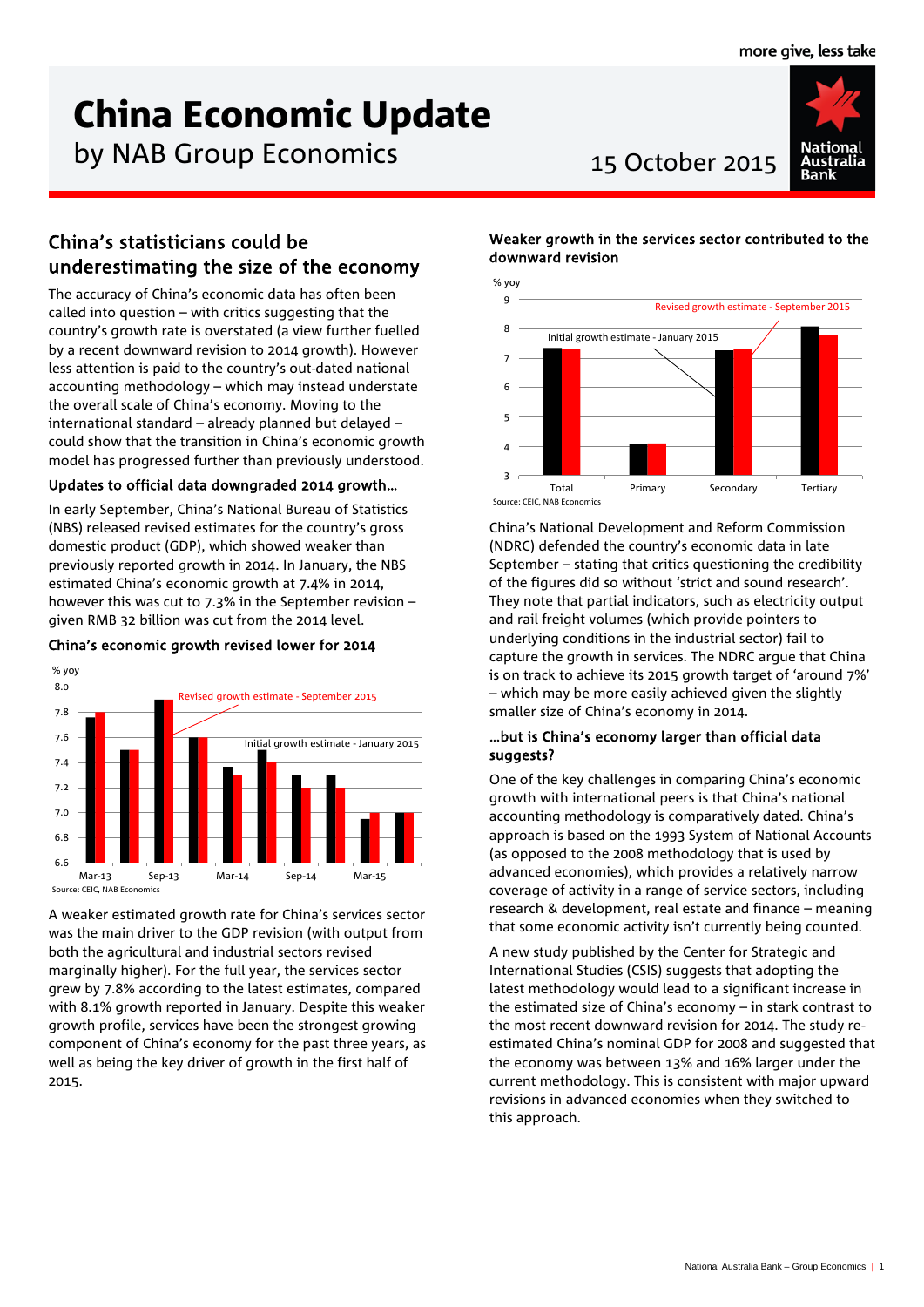According to the CSIS paper, the services sector was the main reason for the upward revision to GDP – reflecting the wider scope of activity under the 2008 methodology. In particular, the real estate sector (around 133% larger in calendar year 2008 than currently estimated), wholesale and retail trade (around 16% larger) and transport, storage and postal services (up around 12%) were the main sectors to record greater activity.

#### Real estate leads the upward revision to China's services sector



This upward revision paints the broader Chinese economy in a slightly different light – that the transition in its growth model from investment to consumption started earlier than thought – with services overtaking the industrial sector in 2009 rather than 2012 according to their estimates. The CSIS paper also highlights that a larger Chinese economy changes a number of key ratios – resulting in a lower debtto-GDP ratio, higher labour productivity and lower energy intensity (energy consumption per unit of GDP).

That said, the services sector comprising a larger share of China's economy presents significant challenges for analysts. When China's economy was driven by the manufacturing sector, partial indicators such as industrial production, fixed asset investment and export volumes provided clear signals as to China's economic performance. These measures have consistently softened over the past three years – raising concerns about the health of China's economy. In contrast, there are fewer robust partial indicators of conditions in the services sector – beyond signals such as PMI measures, retail sales and transport statistics – meaning that the performance of the largest part of China's economy can't be tracked as reliably.

#### While service sector indicators are limited, they don't show the same slowdown evident in industry



Source: CEIC, NAB Economics

#### Will China upgrade its growth accounting?

One of the less significant reforms announced at 2013's Third Plenum was an upgrade of China's national accounting methodology. This change was scheduled to occur between late 2014 and early 2015 – however at the time of writing this has not yet been completed and there is no clear timeline for the transition.

Notwithstanding the technical challenges of adopting a broader methodology, there may be other factors contributing to the delay, including the political importance of China's annual growth target. While moving to the current international methodology would almost certainly result in an upward revision to the overall scale of China's economy, it would likely result in a slower rate of growth – since additional economic activity would be coming off a larger base.

The growth target was announced at the National People's Congress in March, however many China observers were disappointed that the annual target wasn't abandoned entirely. At the provincial level, Shanghai no longer has an official target, and we expect that in coming years it will be abandoned at the national level as well. Given that an upgrade to China's growth accounting methodology could result in weaker growth, the upgrade may have to wait until after China abandons its growth target.

#### For more information, please contact

Gerard Burg +613 8634 2788